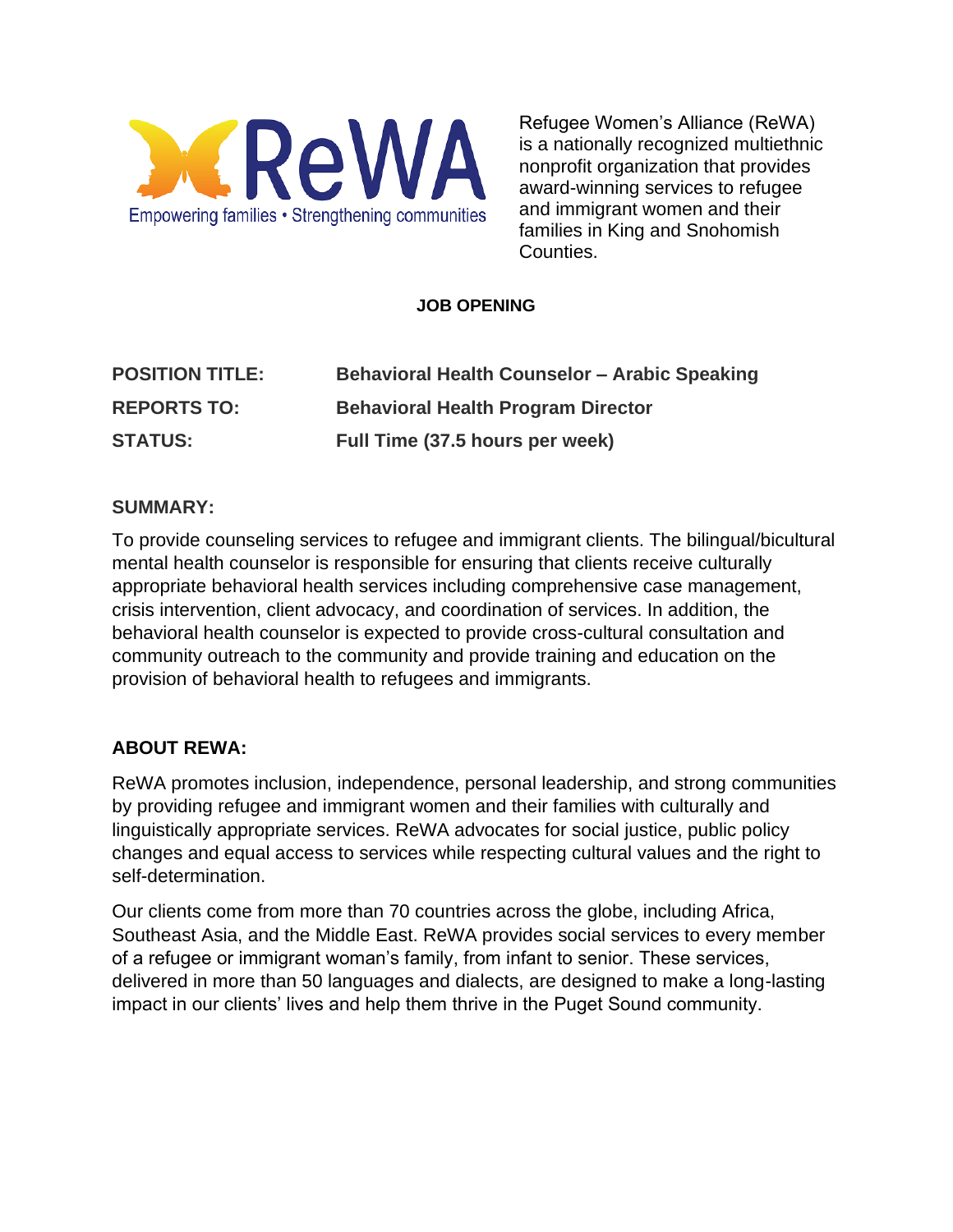## **RESPONSIBILITIES:**

#### Client Services:

- Participate in intake assessment in a culturally appropriate manner.
- Develop an effective treatment plan congruent with clients' cultural beliefs and values.
- Provide comprehensive case management services to ensure all client needs are met.
- Conduct individual, family counseling, and crisis intervention when appropriate.
- Advocate for clients in accessing needed resources and support services.
- Conduct home visits as needed and if the state and King County regulations allow it.
- Knowledge and adherence to all HIPAA requirements.
- Integrate ReWA's mission, vision, and values in the work provided to clients.

### Community Services and Contacts:

- Conduct outreach to the community and provide consultation and education on provision of behavioral health to refugees and immigrants.
- Build strong partnerships with other social service, behavioral health and healthcare providers.
- Integrate ReWA's mission, vision, and values in the work provided to the community.

## Administrative:

- Develop and maintain progress notes, treatment plans, and other clinical forms and documentations in accordance with federal, state and county requirements.
- Ensure complete and up to date client files and reports.
- Meet all deadlines and reporting requirements.
- Attend meetings as requested, including clinical case consultation and supervision.
- Integrate ReWA's mission, vision, and values in the administrative work for the Agency.
- Perform other duties as assigned by the clinical supervisor and the clinical director.

# **MINIMUM QUALIFICATIONS:**

- Bachelor's degree in counseling, psychology, or social work
- Two years counseling experience preferred.
- Knowledge and experience in using the DSM 5/ICD-10
- Must be registered as an agency-affiliated counselor or have another licensure.
- Knowledge of community resources and ability to provide appropriate referrals.
- Commitment to meeting deadlines and reporting requirements
- Demonstrated organizational skills.
- Proven ability to work in a multiethnic environment, sensitivity to and respect for diverse cultures.
- Excellent written and oral communication skills
- Must be fluent in English and Arabic languages.
- Fluency in Arabic, Dari or Pashto preferred.